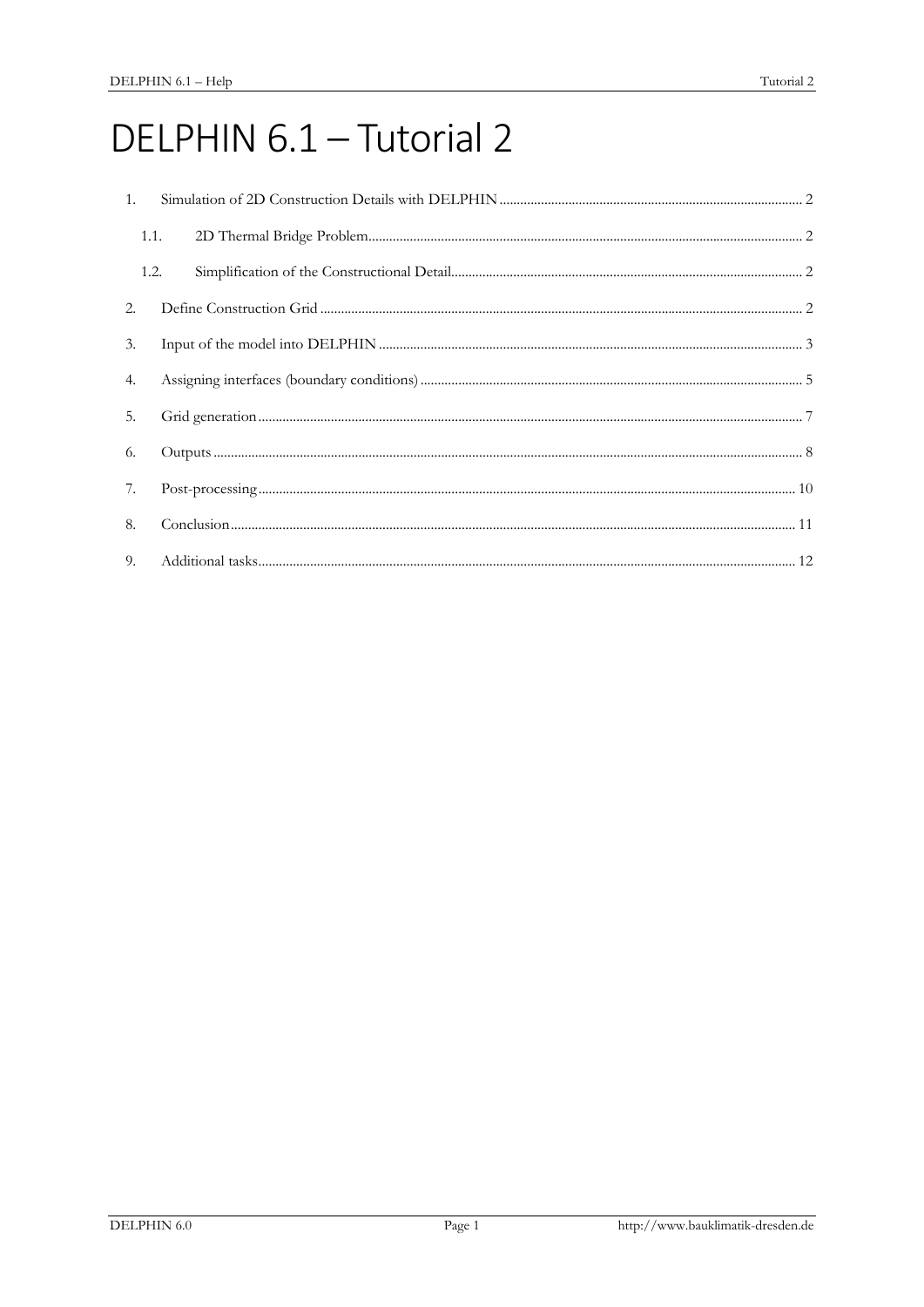## **1. Simulation of 2D Details of Constructions with DELPHIN**

This tutorial demonstrates how 2D details of constructions can be simulated with DELPHIN. The general approach of setting up the model and defining all boundary conditions and outputs will be shown. A simple thermal bridge problem will be modeled and calculated.

#### **1.1.Two-dimensional Thermal Bridge Problem**

The detail shown below illustrates the problem of an intersecting wall in a monolithic exterior wall. This model shall be simulated with DELPHIN. The exterior wall is made of autoclaved aerated concrete and the intersecting wall is a brick wall.



#### **1.2.Simplification of the Constructional Detail**

Before a construction is entered into DELPHIN it should be attempted to simplify the model. In this example the plaster layers are omitted. Another possibility to simplify the construction is making use of the symmetric geometry and set the cut along the axis of the inside wall. This will reduce the number of discretized elements.



# **2. Define Construction Grid**

Within DELPHN constructions are defined inside a rectangular construction grid. Firstly construction lines are defined, then the resulting rectangles are filled with the corresponding materials or, in the case of a hole, left empty.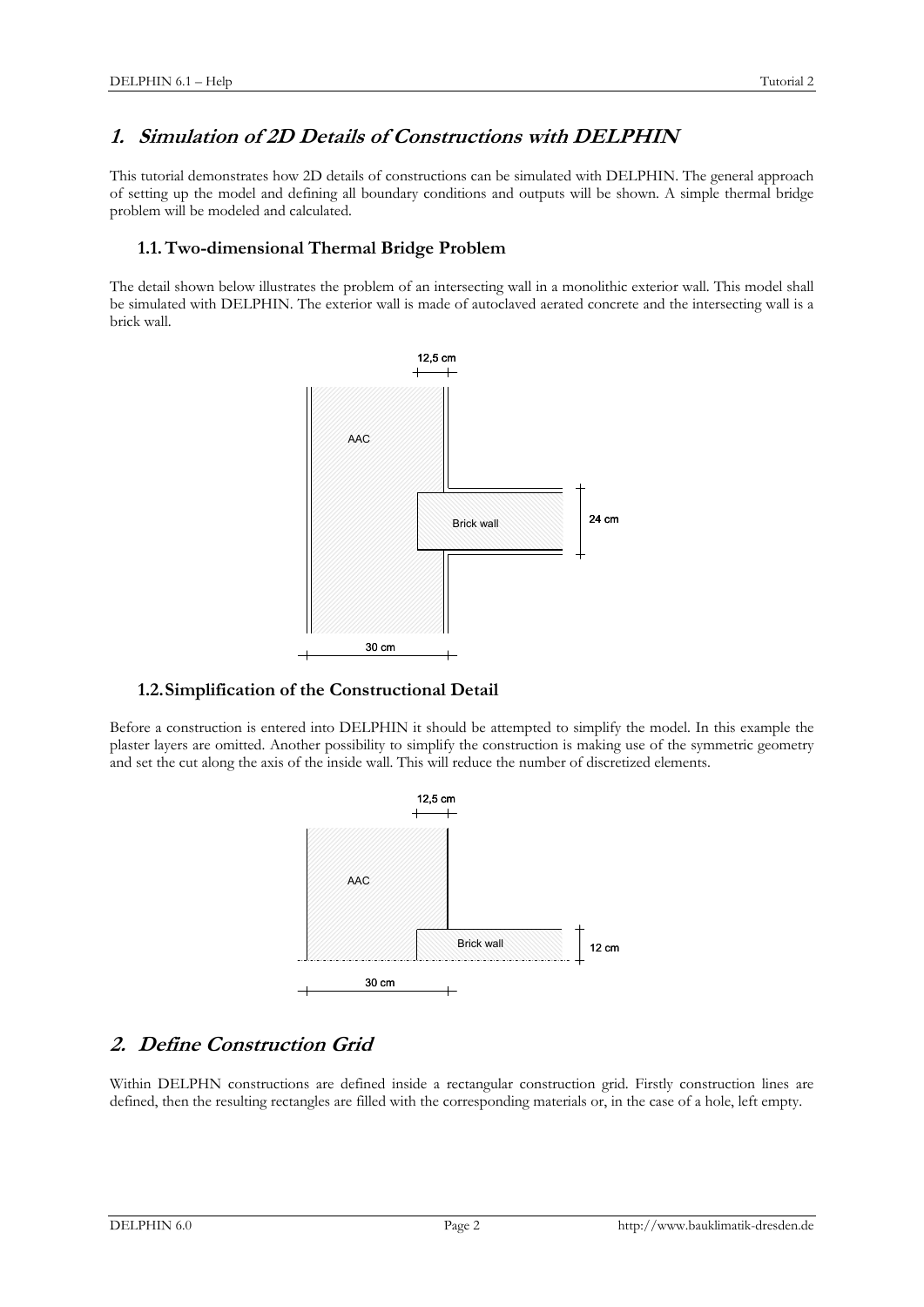The following grids defines the construction:



For the sections labeled '? cm' a length/width is needed still. It should be taken into account that the length of the intersecting wall and exterior wall are picked large enough, so that the influence of the thermal bridge is no longer important. According to EN 10211 a length of one meter or three times the thickness of the wall, whichever is greater, should be used here. In this case, 60 cm are selected for the length of the exterior wall and 50 cm for the intersecting wall. In case it will become visible from the results that the thermal bridge influences the onedimensional wall construction, the sections can be enlarged a bit.

## **3. Input of the model into DELPHIN**

The same procedure as shown in tutorial 1 will be followed. When setting up a new project, the project information will be left empty and Potsdam will be set as location for weather data. Then select '2D construction' in the construction definition window. Row heights or column widths can be changed at any time easily. Equally additional layers can be added or deleted.



The next dialog is used to create and assign the surfaces. As there is not always a clear assignment to inside and outside in 2D constructions, this dialogue is displayed but not executed.

The next dialog sets basic outputs. For now, the settings are kept as they are. Later additional outputs will be added.

Now materials shall be imported from the data base into the project and assigned to the respective sections in the construction: **Autoclaved Aerated Concrete** (ID 1) and **Brick Joens** (ID 833).

The next step is to change row and column sizes. Starting with columns first select the left most column. Then change the width in the edit field in the footer to 175 mm.

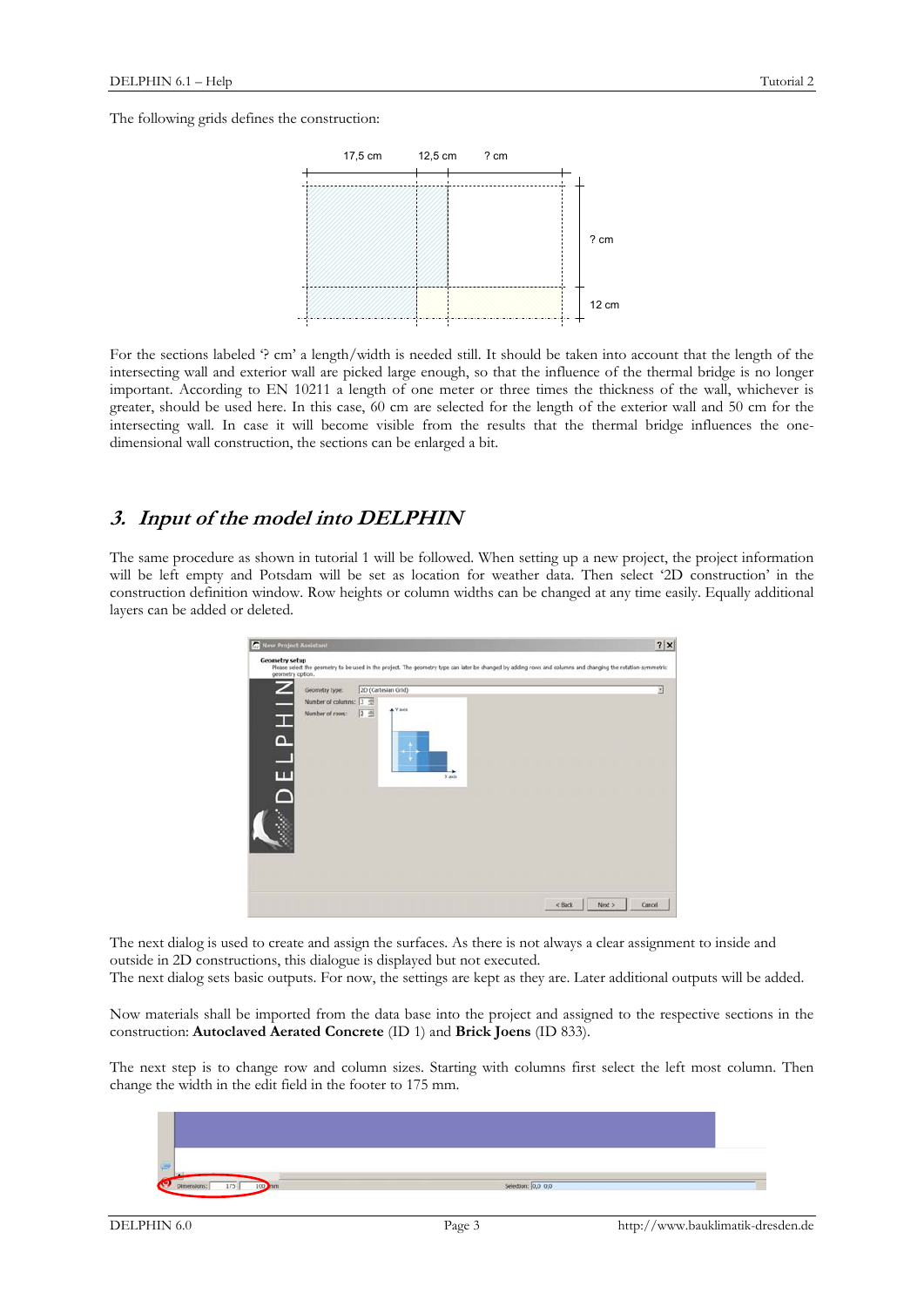Proceed in the same manner with all other columns and rows.

In the following, assignments are described more precisely. All discretized elements are rectangular. Assignments can be done to single elements or ranges of the construction. The elements can be selected with the mouse or keyboard in the construction grid. In the footer of the construction window you can see the current selection, for example showing  $0,0,...1,1$  (Delphin starts to count at 0):



That means from coordinates  $x=0$  and  $y=0$  (lower left corner) to  $x=1$  and  $y=1$  (4 elements). The counting starts in the left bottom corner like a normal cartesian coordinate system.

For 2D constructions one can choose among different possibilities to assign materials to the respective sections.

- 1. Consecutive selection of ranges with elements of a specific material and assignment until all elements have been assigned (can be laboriously with complex 2D details).
- 2. Making use of selections that overlay each other and overwrite previously made selections. In the presented example first the range 0,0...1,1 (the first two columns) shall be selected and assigned with AAC. Then the elements 1,0...2,0 are marked and brick material is assigned. With this operation the AAC element 1,0 is overwritten with brick.

The second option often allows a quicker setup of the construction model. There is also a special case of a "material assignments", particularly suitable for hollow sections or corners. In the tool bar one can use the symbol  $\mathbb{Z}$  to assign an empty range. In so doing previously made assignments can be overwritten. Such an area is empty and also is not regarded as air. Therefore it is possible to add boundary conditions there. An air cavity in a construction can be carried out with the aid of an air "material" instead.

If a user merely wants to remove a material assignment it is better just to remove the respective assignment in the assignments list.

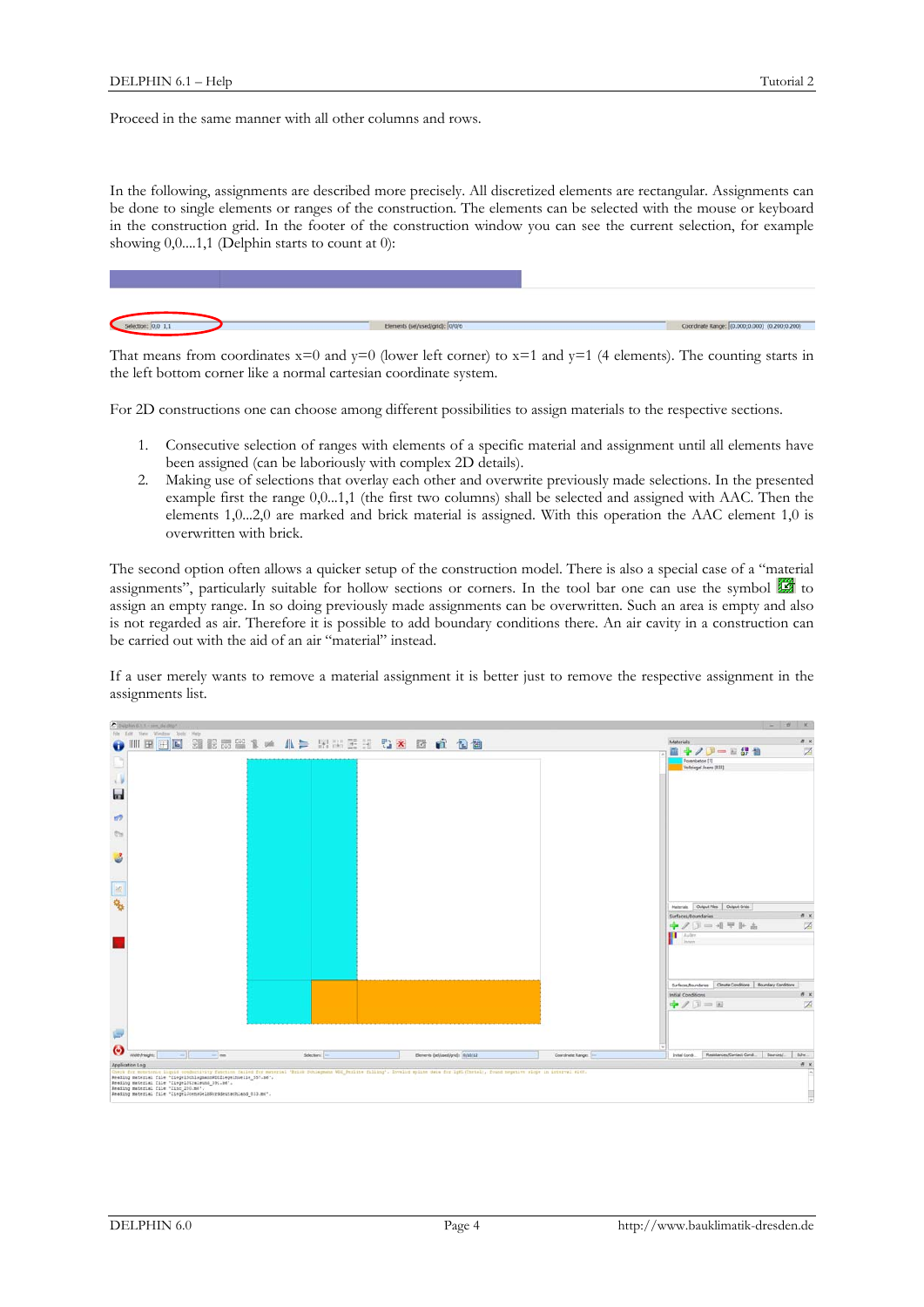#### **4. Assigning interfaces (boundary conditions)**

In this chapter interfaces will be assigned to certain boundaries of the modeled construction. The following sketch illustrates the necessary boundary conditions and the related climatic conditions.



At symmetry lines and at borders of the calculation domain (where 1D conditions are expected) boundary conditions are not needed. A boundary without assigned boundary conditions is perfectly tight and adiabatic. In this example only heat conduction boundary conditions with the corresponding temperatures are needed.

Two interfaces have to be defined: one for outside and one for the inside climate. The project assistant allows to select a location for the outside climate. The outside climate settings should be set like the picture below.

| Interface/Boundary condition                                            |                                                                   |               |   | $?$ $\times$                |
|-------------------------------------------------------------------------|-------------------------------------------------------------------|---------------|---|-----------------------------|
| Specification                                                           |                                                                   |               |   |                             |
| Name: Outside                                                           |                                                                   |               |   |                             |
| Type: Standard interface for outdoor climate [EngineeringOutdoor]       |                                                                   |               |   |                             |
| <b>Surface Properties</b>                                               |                                                                   |               |   |                             |
| Orientation [0360 Deg]: 180                                             |                                                                   |               |   | Ξ                           |
| Indination [0180 Deg]: 90                                               |                                                                   |               |   | E                           |
| <b>Outside Conditions</b>                                               |                                                                   |               |   |                             |
| User-defined outdoor climate [OutdoorUserData]                          |                                                                   |               |   |                             |
| $H$ eat conduction                                                      | h_c - Convective heat conduction exchange coefficient [W/m2K]: 12 |               |   |                             |
|                                                                         | h_r - Radiant heat conduction exchange coefficient [W/m2K]:       | 15            |   |                             |
|                                                                         | Effective heat conduction exchange coefficient [W/m2K]:           | 12            |   |                             |
| $\triangledown$ Vapor diffusion                                         | Vapor diffusion mass transfer coefficient [s/m]:                  | 7.5e-08       | × | Compute with Lewis relation |
|                                                                         | sd-value of painting / surface coating [m]:                       | lo            |   |                             |
| $\triangleright$ Short-wave solar radiation                             | Solar adsorption coefficient [-]:                                 | 0.7           |   |                             |
| Long-wave radiation exchange                                            | Long-wave emissivity [-]:                                         | $ 0.9\rangle$ |   |                             |
| Wind driven rain (DIN EN ISO 15927-3) Reduction/splash coefficient [-]: |                                                                   | 0.7           |   |                             |

In this tutorial driving rain is not considered. The wall orientation is 180 Deg (South). The inside interface should use constant conditions according the german standard 4108-3 from 2014.

The assignment of boundary conditions is done as described in detail in Tutorial 1:

- 1. Select range of elements where boundary conditions need to be assigned
- 2. Select interface
- 3. Assign interface (by clicking on assignment button with correct side)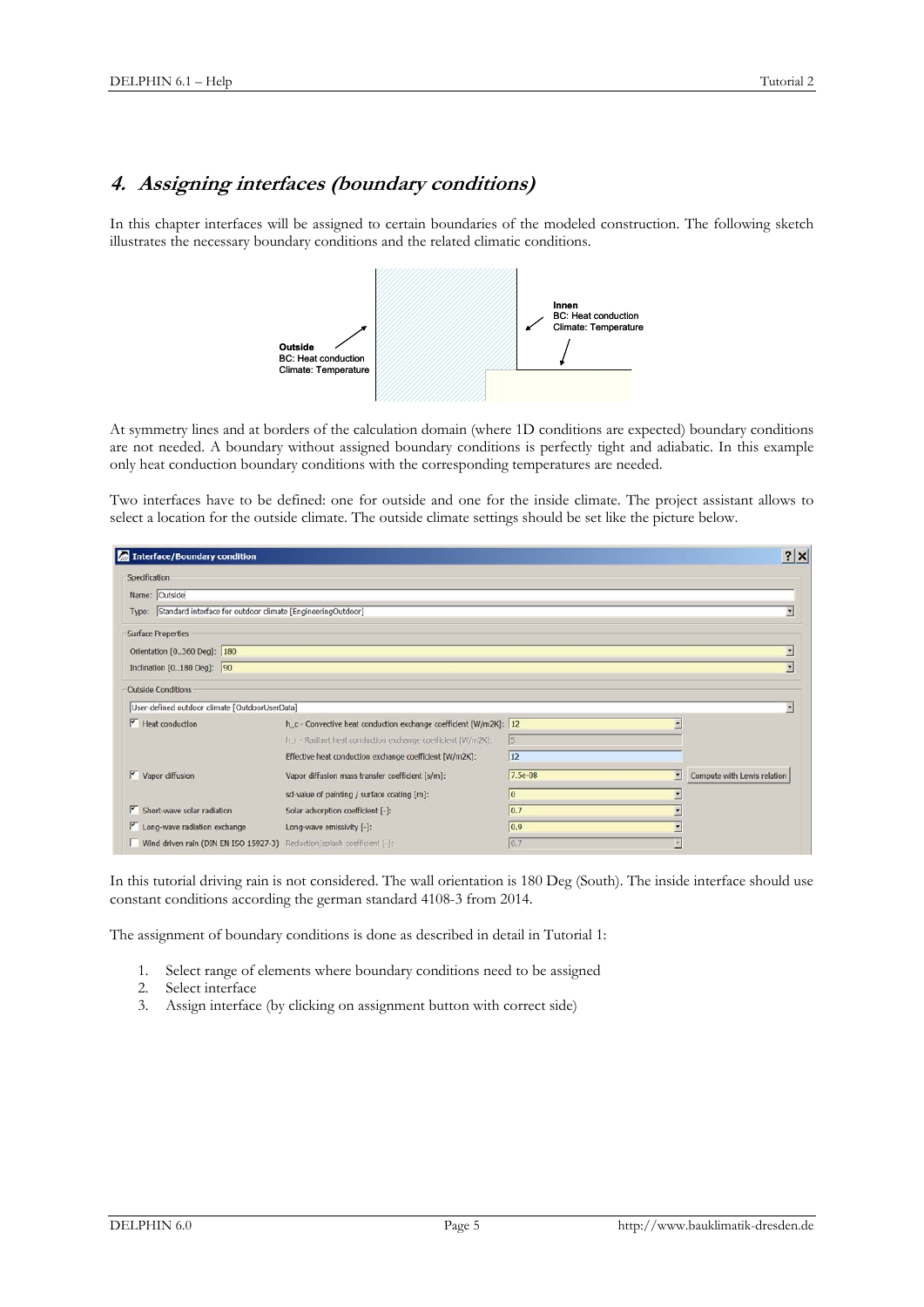

The following screenshot shows how the boundary condition is assigned to the inside wall surface.

When all boundary conditions have been assigned, it is possible to verify the assignments by clicking on individual boundary conditions. For example, if you select the 'Inside' interface, the construction view will highlight all sides with this assignment by a dotted line.

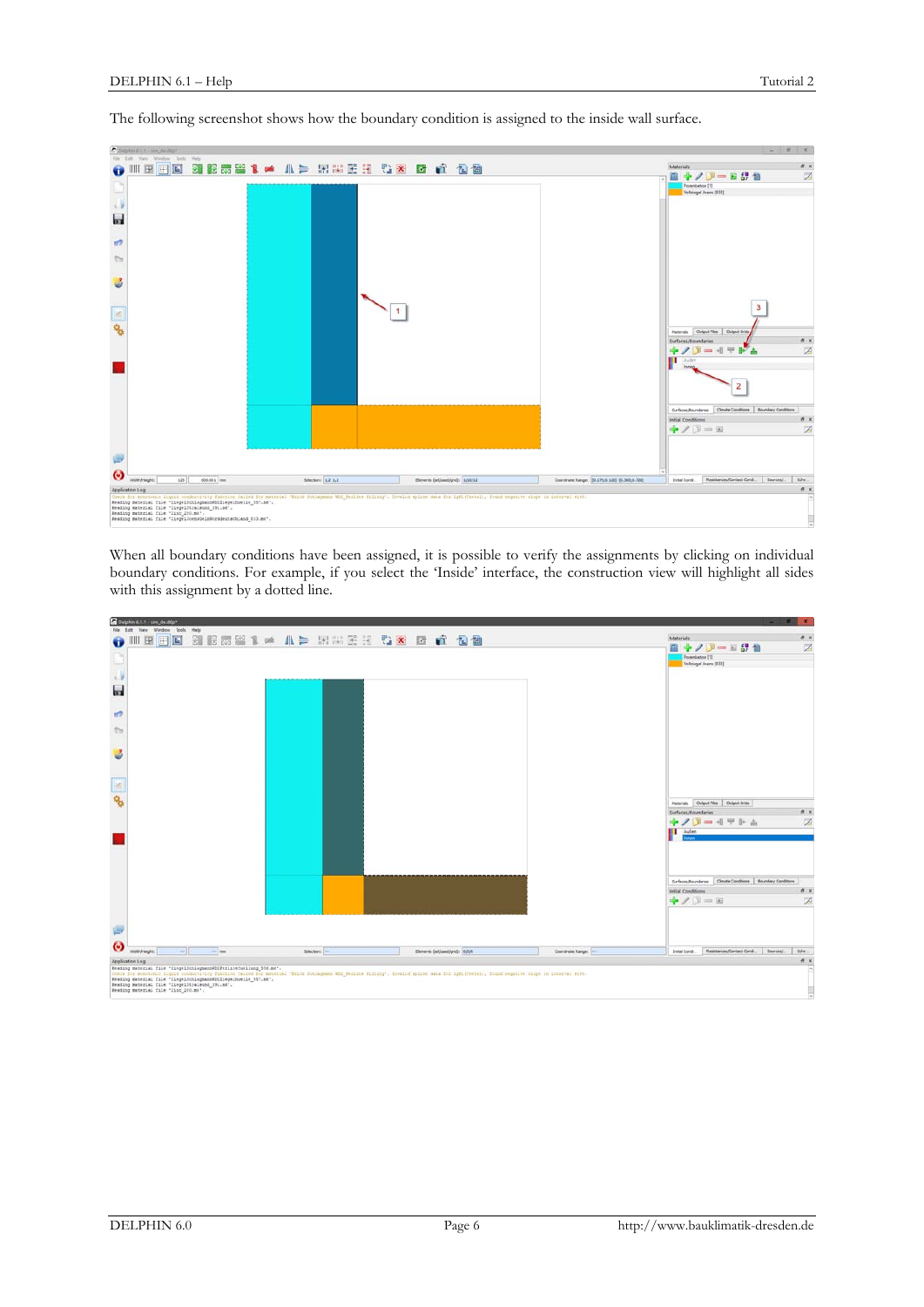In the assignment list window you can also check all assignments individually. In this example, there should be 3 interface assignments in total: one for outside and two for inside climate, just as it is shown in the screenshot below.



## **5. Grid generation**

After the construction grid has been determined and the materials have been assigned, the simulation grid needs to be created. This is done most easily with the dialog for automatic discretization  $\overline{\mathbb{F}_{\mathbb{H}}}$ . In this dialog you should make sure that both directions are checked as this is a 2D construction (default for 2D constructions), alternatively you can also specify the minimum element widths. In this case use a maximum element size of 20 mm and a stretch factor of 1.6. The next picture shows the resulting grid.

Some remarks to explain different functions of the status bar in the construction grid.

130,932 mm Selection: 32,22 49,33 Elements (sel/used/grid): 216/4864/5846 Coordinate Range: 296;0,072) (0,376;0,203) Dimensions: 80

The status bar (footer) gives several information when one or more elements are selected:

- At 'Dimensions' the width and height of the currently selected column and row are given. If multiple rows or columns were selected these fields just show the sum of all widths/heights and the input function of the field is disabled. If only one row or height has been selected the column width or row height can be changed.
- At 'Elements' the status bar shows three numbers: the first gives the number of currently selected elements, the second number gives the number of used grid cells (elements with materials assigned) and the last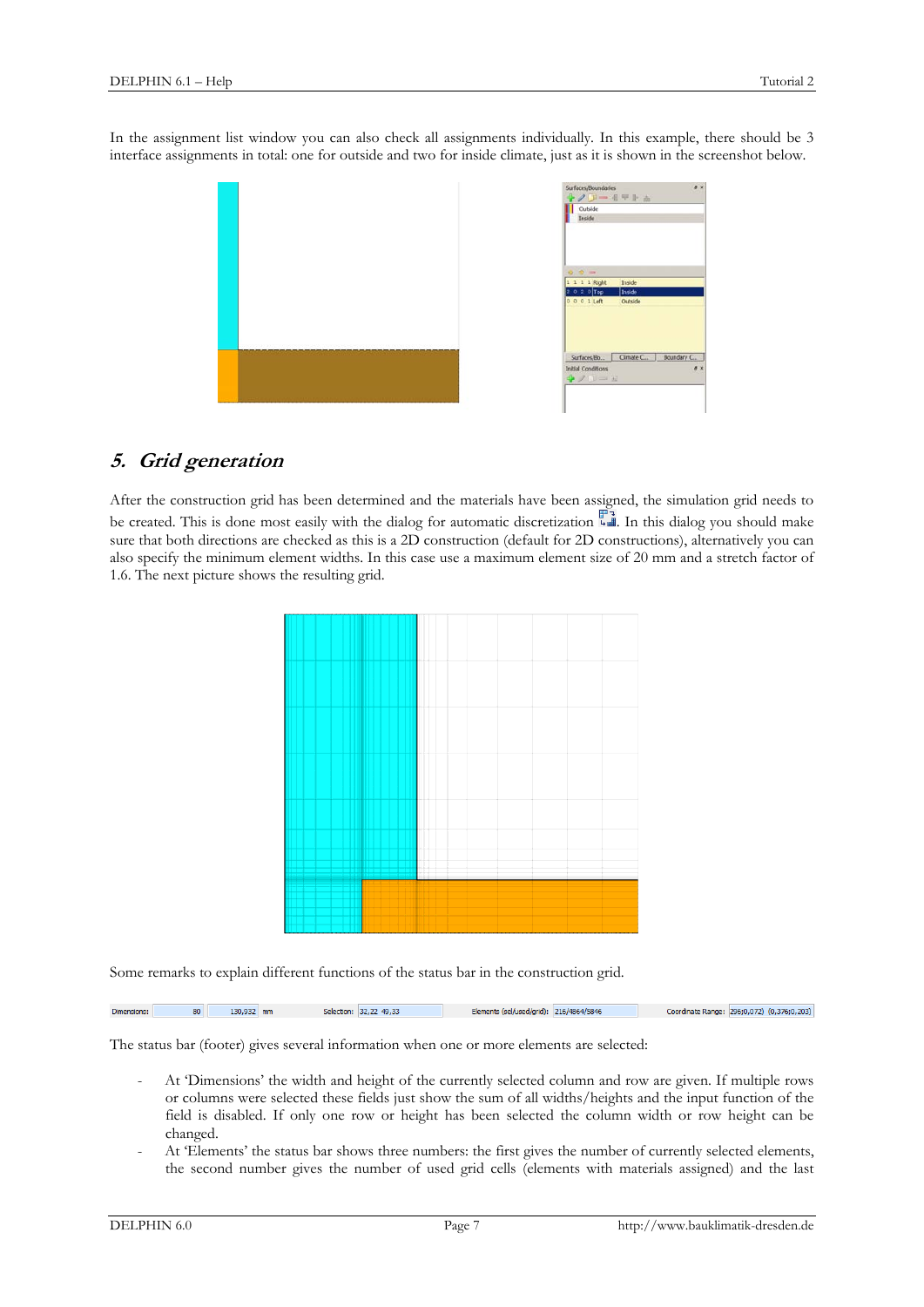number gives the total grid size. A value of  $\leq 5000$  is generally to be recommended for quick calculations. For purely thermal calculations you may use values up to 20000 and still get reasonable performance.

- At 'Selection' and 'Coordination Range' the fields show the number resp. the coordinates of the currently selected elements, starting with the first element in horizontal direction, then the first element in vertical direction, starting from the lower end, and the last element in horizontal resp. vertical direction. DELPHIN counts the elements starting with '0', not '1'.

The automatic discretization algorithm generates a grid that is refined only towards boundaries where an (climate) interface is assigned. This is the reason why the interface assignments should be done before discretization.



The tool buttons on the upper left in the construction window serve to alter the display of the simulation model in the construction grid: proportional versus equidistant drawing, show/hide grid lines, draw with the same aspect ratio and stretch both axes to fill the window.

### **6. Outputs**

In a simple thermal bridge calculation the temperature field is interesting purely for visual analysis, e.g. to find the point with the lowest temperature in a complex geometries. Critical for design decisions and code compliance are, however, the temperatures and relative humidities in critical sections, most importantly the inner wall surfaces. Of further interest are the actual heat fluxes through the inside wall surfaces in order to quantify the heat losses caused by the thermal bridge.

The post-processing allows extracting temperatures (humidities, …) at specific points as well as horizontal and vertical cuts. In this example the temperature field is to be generated first. Likewise, the probability of mould formation can be calculated for existing data (time series of temperature and relative humidity). The Project Assistant contains some pre-defined outputs. In the current case these are:

- Temperature, relative humidity and moisture profile
- Moisture mass integral

In the window of 'Output files' a lot of different own outputs can be defined. The following screenshot shows a possible definition of a format for a temperature value output at one point or area. It would be useful to specify in the name where exactly the output will be assigned to.

| <b>Dutput</b>                                                                                    |                                                                                                |
|--------------------------------------------------------------------------------------------------|------------------------------------------------------------------------------------------------|
| Specification                                                                                    |                                                                                                |
| Filename (without path): Temperature value                                                       |                                                                                                |
| Quantity selection                                                                               |                                                                                                |
| Quantity: Temperature                                                                            | <b>West</b>                                                                                    |
| Conversion/calculation options                                                                   |                                                                                                |
|                                                                                                  |                                                                                                |
|                                                                                                  | Average or integrate values of several selected elements/sides or store each individual value? |
| Volume/area weighted average [Mean]                                                              | ۰                                                                                              |
|                                                                                                  |                                                                                                |
| Write values as calculated at output times [None]                                                |                                                                                                |
|                                                                                                  |                                                                                                |
|                                                                                                  |                                                                                                |
| Integration/averaging in time?<br>Output value unit:<br>Output frequency<br>Output grid: Scalars | 킈<br>Edit                                                                                      |

In the same way an output for relative humidity can be generated. It is somewhat faster if the temperature output just generated is simply copied. Then both should be assigned to the critical point of the construction. In this example this is corner AAC touches the inside wall. As elements can become quite small and the selection of a few small elements can be challenging, most of the times it is convenient to switch to the equidistant view. Then the elements can easily be selected and assign with the temperature and relative humidity.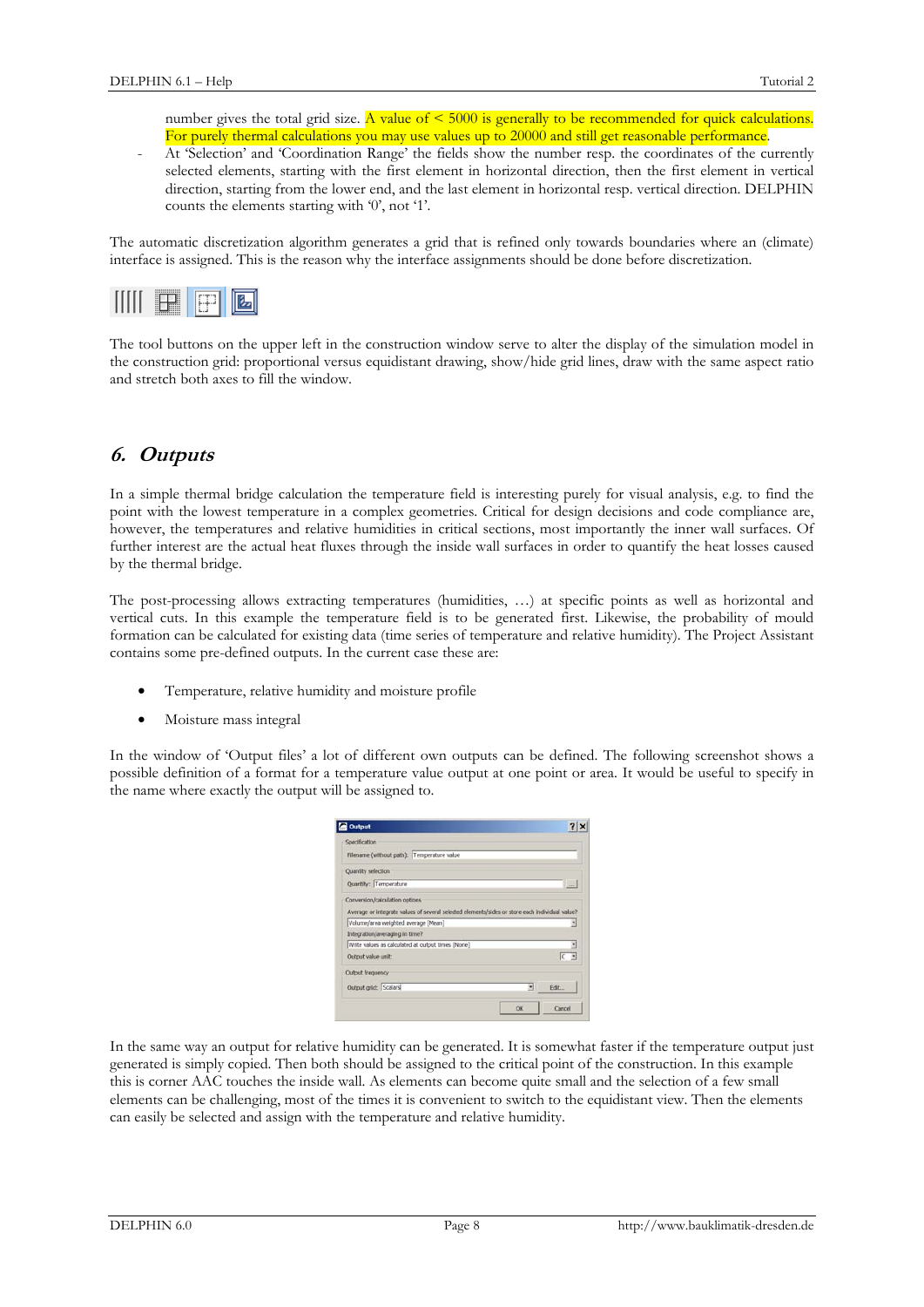|                                      |                                                                                                                                  |                                                                                                                                                                         | $- \Box  \times$ |
|--------------------------------------|----------------------------------------------------------------------------------------------------------------------------------|-------------------------------------------------------------------------------------------------------------------------------------------------------------------------|------------------|
| 85 88 1 ★ 14 14 34 35 13 14 16 16 17 |                                                                                                                                  | Materials<br>$\mathbf{E} + \mathbf{1} \mathbf{0} = \mathbf{E} \mathbf{C}$<br>Brick Joens [34]<br>Autodaved Aerated Concrete [1]                                         | a x              |
|                                      | Create single-element or coordin ? X<br><sup>6</sup> Element assignment<br>Coordinates [m] (x/y): 0.2995 0.1205<br>OK:<br>Cancel | Output Files<br>+/D-B4TPa<br>Temperature profile<br>Relative humidity profile<br>Moisture content profile<br>Moisture content integral<br>Temperature value<br>RH value | <b>B</b> K       |
|                                      |                                                                                                                                  | Surfaces/Boundaries<br>ネノジー モデをふ<br>Outside<br>Inside                                                                                                                   | # x              |

DELPHIN offers to assgin outputs to element/-s and to coordinates. Here the assignment of a single element assignment instead of coordinates is chosen.

The next output will be an output for heat flow densities. This is useful to obtain the additional energy losses of the thermal bridge. In this case two outputs for each inner side are necessary.

For fluxes DELPHIN 6 has two different settings:

- Boundary fluxes are positive for inflow and negative for outflow
- Field fluxes depend on direction definition (see picture below)



If a selection contains boundary elements as well as field elements the setting for field conditions will be used. It is possible to assign a flux output on different element sides for one output file. In this case the assignment takes place consecutively for both sides. In case of an averaging output was defined the result will be the area/volume averaged values for both sides. This can be done e. g. for all boundaries.



Here such a boundary output is created for heat flux.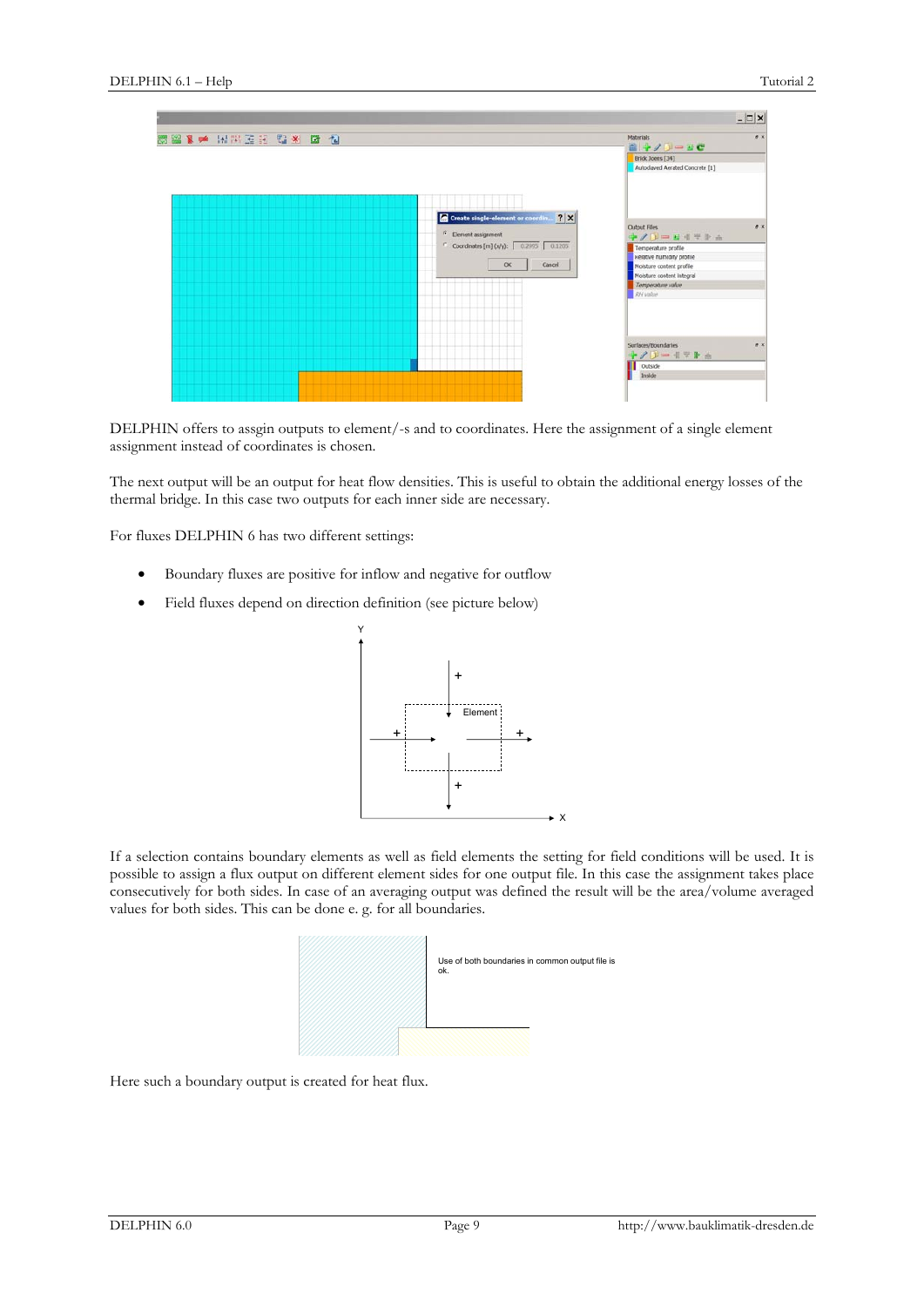

## **7. Post-processing**

More information about the post-processor can be found in tutorial 3. Below is a brief overview of the PostProc 2 post-processor (>> File >> Settings >> External Programs).

The next picture shows the temperature field on 15 January in interpolated (left) and non-interpolated mode (right). In non-interpolated mode the discretised elements are clearly visible.



The following chart shows the same temperature field with isotherms.



This chart kind allows to see well if the wall part is long enough in order to come into the undisturbed area. For the internal wall the undisturbed area is reached very soon whereas for the part of the outer wall should be extended.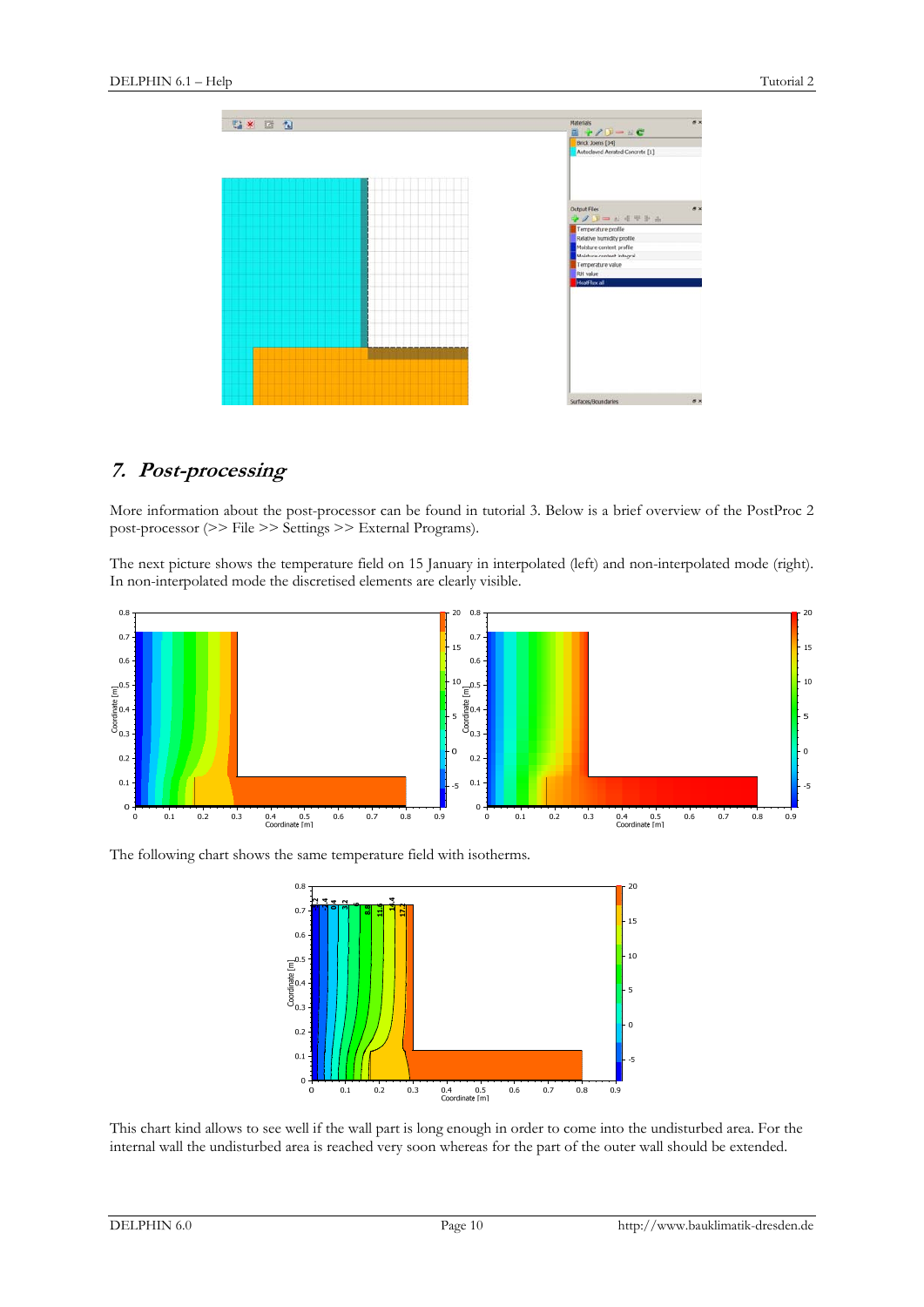The Delphin post-processor allows to use two y-axis with different units. The next picture shows the temperature and the relative humidity at the critical point in the corner grouped together.



In this construction no critical values are reached (80% RH). Therefore it is not necessary to use a mould model (included in post-processing, see tutorial). The last chart shows the averaged heat flux densities on the inner surfaces.



## **8. Conclusion**

This step by step tutorial showed first steps for creating a two-dimensional construction. In the same way it is possible to create much more complex geometries with more physical effects (air flow, moisture sources etc.)